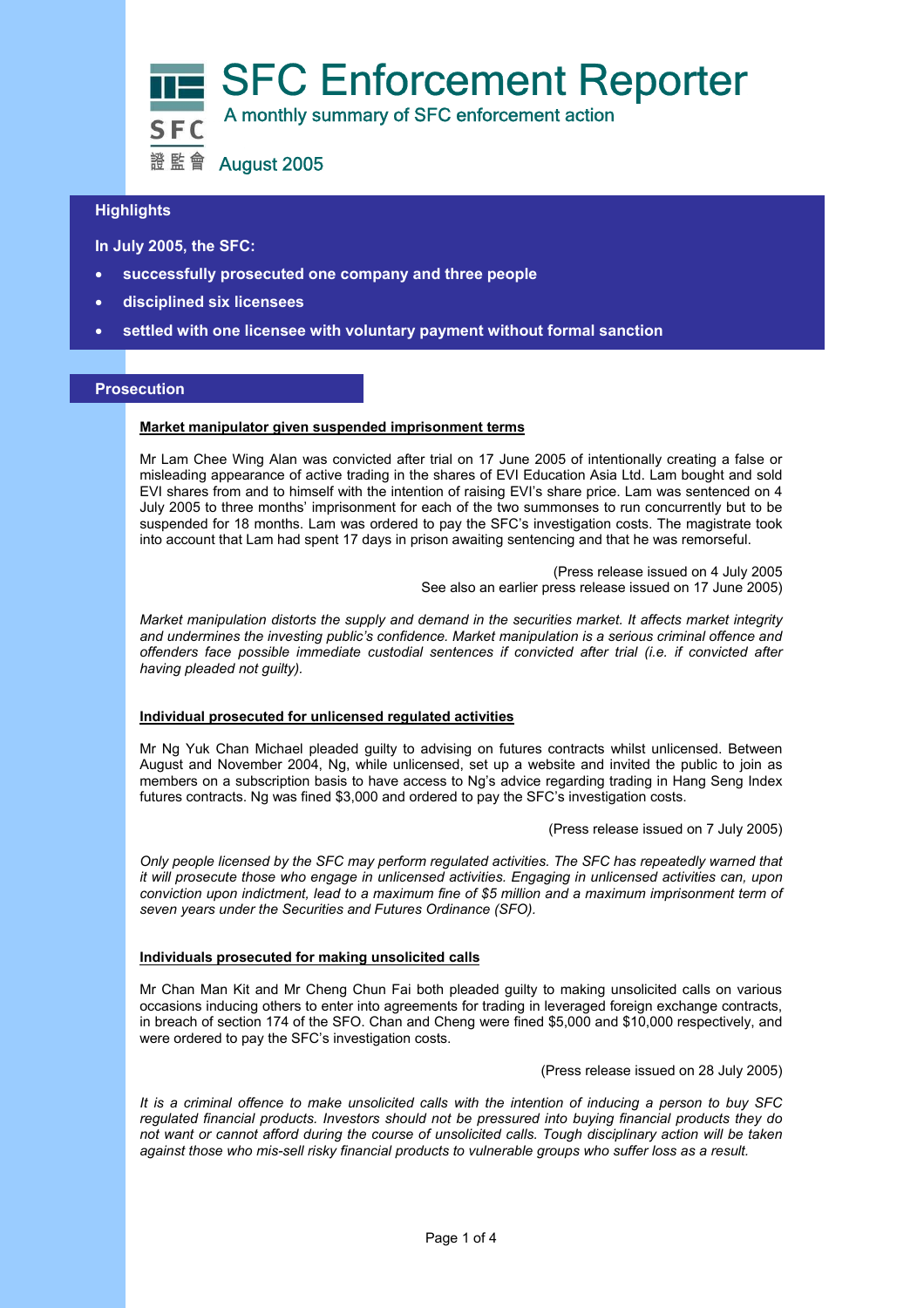

## **Licensed corporation prosecuted for failure to disclose interests**

Brilliant Path Ltd was convicted after trial of failing to disclose its transfer of 110 million Jackley Holdings Ltd shares in circumstances requiring disclosure. Brilliant Path was fined \$3,000 and ordered to pay the SFC's investigation costs.

(Press release issued on 8 July 2005)

*Disclosure of interests is essential to ensuring market transparency yet this continues to be a regular compliance deficiency amongst listed companies, their shareholders and officers. Failure to observe timely disclosure will result in prosecution by the SFC.* 

## **Discipline**

#### **Securities and Futures Appeals Tribunal affirms suspension**

The Securities and Futures Appeals Tribunal (SFAT) has affirmed an SFC decision to suspend the licence of Mr Andrew Nicholas Barber for giving unsuitable investment advice. However, the SFAT reduced the length of the suspension after Barber put forward new evidence at the hearing and the SFAT made findings more favourable to Barber as a result. On 17 June 2003, a monetary judgement was entered against Barber Asia Ltd in the civil proceedings that one of its clients, Ms Susan Field, had brought against the firm. The Court of First Instance concluded that Barber had negligently advised Ms Field, causing her financial loss. On the basis of the judgment and the dismissal of Barber's appeal to the Court of Appeal, the SFC, having taken into account Barber's representations, found that Barber had given his client insufficiently diligent and unsuitable advice and had called into question his fitness and properness. The SFC suspended Barber for six months. The SFAT reduced his suspension to one month in light of new oral and documentary evidence put forward by Barber. The SFAT, like the SFC, held that Barber had been insufficiently diligent in explaining to his client the downside risks of the investments and had failed to properly assess the suitability of the investments to Ms Field.

(Press release issued on 4 July 2005)

*Advice or recommendations given by licensees to clients must be suitable, based on thorough analysis and must take into account investment alternatives. Licensees must also ensure that the client understands the nature and risks of the transaction and has sufficient net worth to be able to assume the risks and bear the potential losses of any transaction. The SFAT importantly held that investment advisers have overriding duties to adequately explain the product and to ensure the suitability of their advice even if product information includes disclosures and warnings that the client has read. Barber's classification of Ms Field as an "execution only" client did not protect him because he did, in fact, give Ms Field advice. The SFC looks at the facts of a case to decide if advice is, in fact, given and does not accept the classification of a client as "execution only" at face value. The practical effect of this is that advisers cannot artificially limit their regulatory obligations by simply designating clients "execution only". This case shows that licensees will be financially liable for client losses due to unsound investment advice and will open themselves to SFC disciplinary sanction as well as investor lawsuits. Barber has appealed the SFAT decision to the Court of Appeal.* 

#### **SFC settles with fund manager for breaches of SFC Codes**

The SFC has settled with Allianz Global Investors Hong Kong, formerly known as Allianz Dresdner Asset Management Hong Kong Ltd (ADAM), over allegations of breaches of the Fund Manager Code of Conduct and the Code on Unit Trusts and Mutual Funds. ADAM acted as the administrator, investment adviser and Hong Kong representative of four SFC-authorised funds. In August 2004, an SFC inspection revealed that the valuation time of the four funds had been changed to 6:00pm since 2 May 2000 inadvertently without the approval of the board and without notification to shareholders. The valuation time as stipulated in the offering documents was 5:00pm. Without admission of liability, ADAM made voluntary ex-gratia payments to each of the four funds. The SFC considered the settlement to be in the public interest and the interest of the investing public and took into account matters including: the fact that the change in valuation time was in investors' interests, the failure to update the offering document was inadvertent, no investor could have taken advantage of the time change as it affected all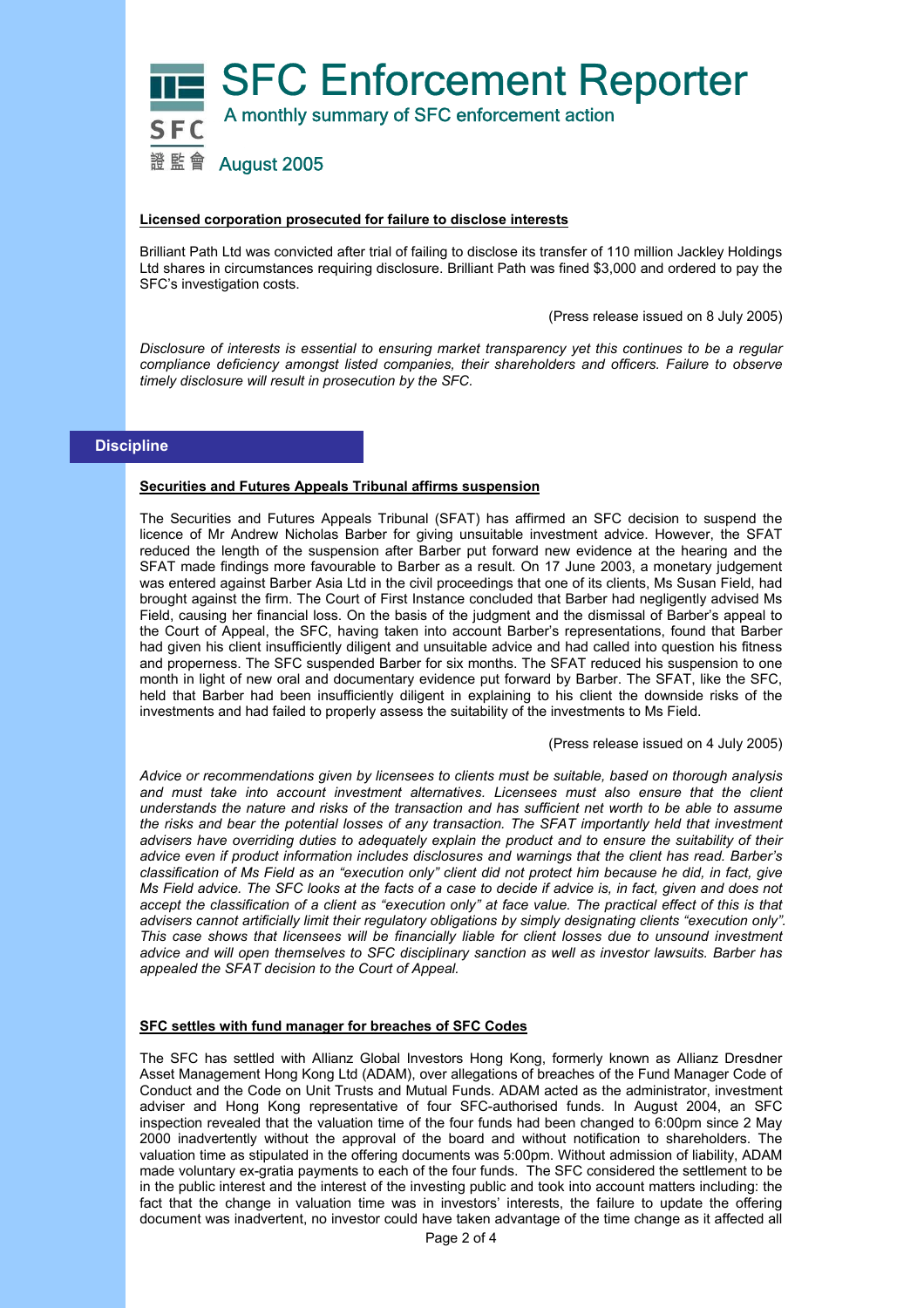

investors equally, the impact on investors was immaterial and ADAM's full co-operation with the SFC in reaching the settlement.

(Press release issued 4 July 2005)

*It is the obligation of fund managers to manage funds in accordance with the funds' offering or constitutive documents as investors make their decisions based on the information in these offering documents. Notifications to holders must be issued about changes or proposed changes to these documents. Fund managers should provide clear, accurate and up-to-date disclosure about funds' operational requirements in these documents. Failure by a fund manager to comply with the Fund Manager Code of Conduct or to ensure its management comply with the Code on Unit Trusts and Mutual Funds may result in enforcement action.* 

## **Suspension extended for improper trading**

The SFC has extended the current suspension of Ms See Ting Hing Mary by eight and a half months to 30 June 2006. The original eight-month suspension stemmed from See's use of client accounts for her own trading and improper allocation of client orders. The extension of her suspension arose from an investigation into the trading activities in the shares of Samson Paper Holdings Ltd. See traded in Samson shares with the awareness that her trading activities could have misled the investing public into believing there was a genuine market for the shares of Samson.

> (Press release issued on 11 July 2005 See also an earlier press release issued on 16 February 2005)

*Licensees have to avoid conducting suspicious trades as they may create a false perception of the market and may mislead the investing public in relation to the true supply of and demand for the shares in question. The SFC takes a serious view of improper trading. The extension of See's suspension would have been even longer if she had not co-operated with the SFC in settling the disciplinary action.* 

#### **Failure to inquire into suspicious trades results in suspension**

Mr Lok Siu Kee, a licensed representative of Kwai Hung Securities Company Ltd, was suspended for five months for failing to inquire into and report suspicious trades placed by a third party despite tell-tale signs that the orders were manipulative. Lok had the discretion to allot shares in the nominee accounts and he put up scaffolding orders in those accounts. Further, Lok failed to obtain written authorisations from the account holders for the third party to place orders for the accounts. Lok did not even know the full name of the third party. Lok also falsely represented that he had witnessed the signing of two of the account opening documents. In deciding the length of suspension, the SFC took into account that Lok attended training courses to improve his professional knowledge, improved operational procedures at Kwai Hung, showed remorse for his failures and co-operated with the SFC in settling the disciplinary proceedings.

(Press release issued on 15 July 2005)

*It is the duty of all licensed representatives to inquire into suspicious trades and report them to their supervisors so that manipulative trades can be identified and stopped at the earliest opportunity. Those licensed representatives that play a part in any manipulative scheme cast doubt on their own integrity and ultimately will be severely punished.* 

## **FRR breaches result in reprimands and fines**

China Southern Securities (Hong Kong) Ltd and its responsible officer Mr Cheung Tung Woon were both reprimanded and they were fined \$400,000 and \$35,000 respectively for breaching the Securities and Futures (Financial Resources) Rules (FRR). China Southern Securities had a liquid capital deficiency on a total of seven days in November and December 2003 arising from two bank loans to finance its clients in two IPO subscriptions. Cheung did not know that bank loans had to be included in computing the required liquid capital until he was told by the SFC. In deciding the level of fine, the SFC took into account that both China Southern Securities and Cheung were negligent, they both co-